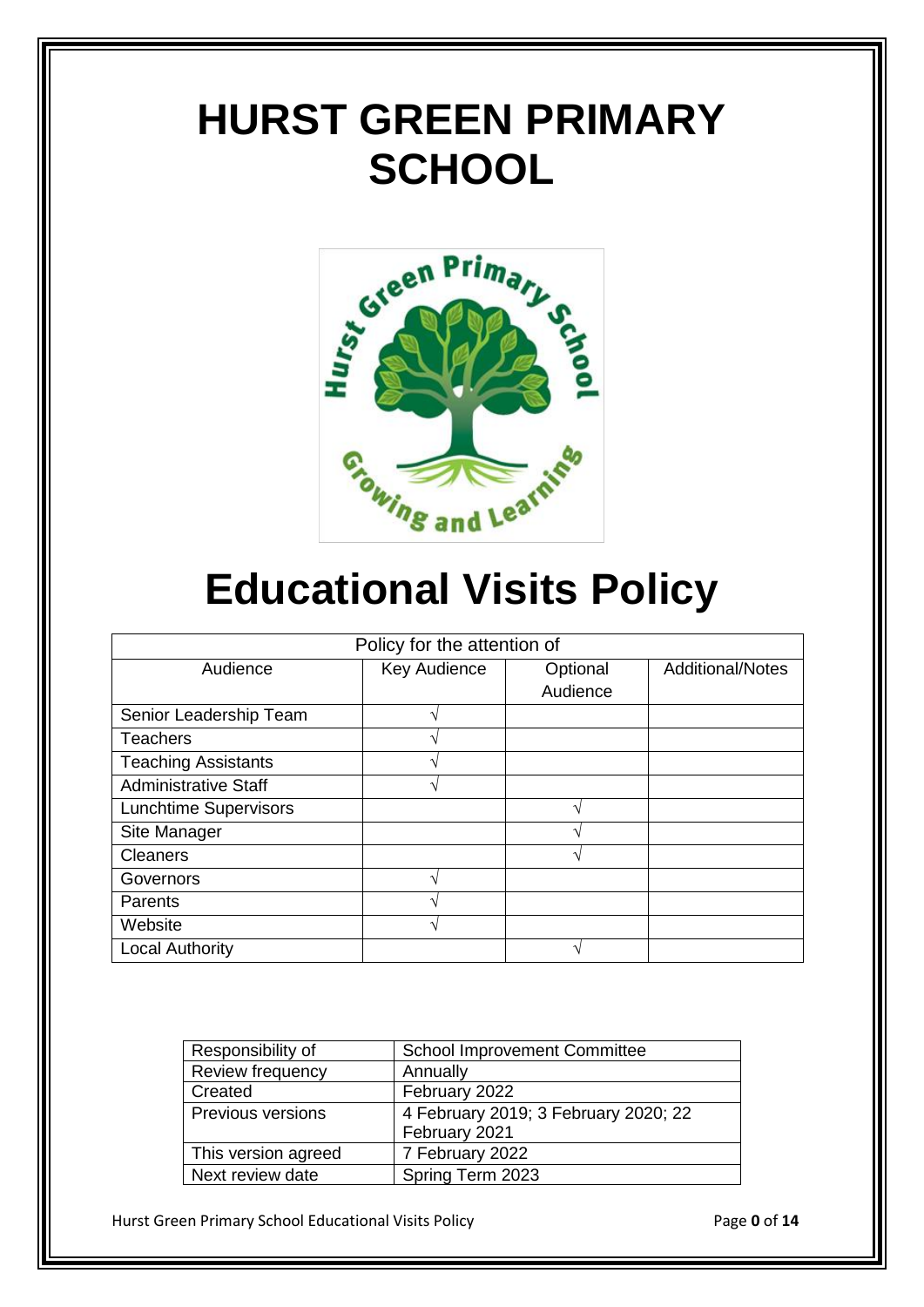# **Policy and Guidance for Educational Visits and Learning Outside the Classroom**

### **Incorporating the "National Guidance" from the Outdoor Education Advisers Panel 2017**

## **Website Version**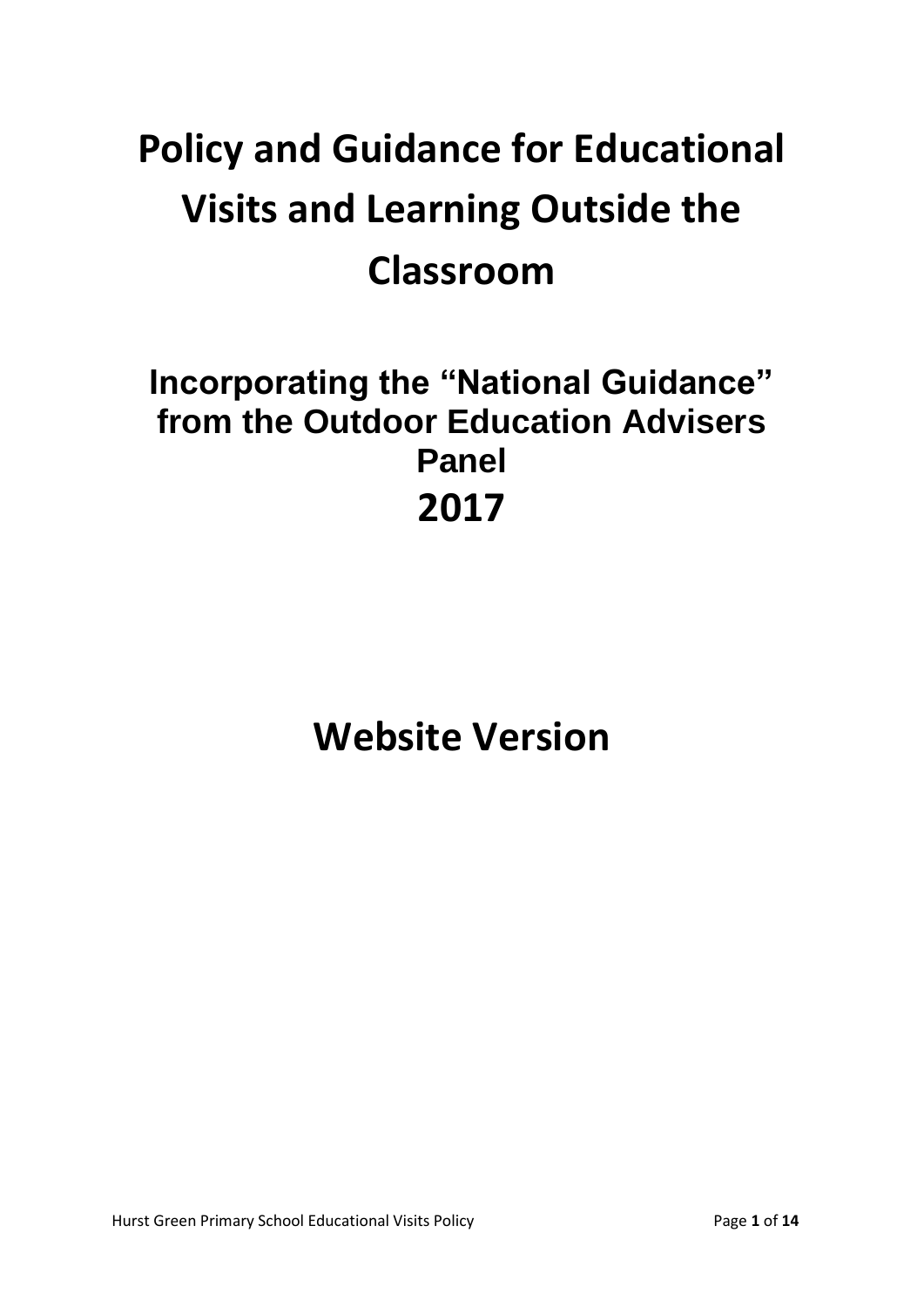#### **Contents**

**Introduction**

**Executive summary from Ofsted**

**Policy and Guidance for Educational Visits and Learning Outside the Classroom** 

**Scope and Remit** 

**Assessment of Leader Competence and Good Practice Requirements** 

**Preliminary Visits and Provider Assurances** 

**Adventure activities using licensed providers**

**Vetting and DBS Checks**

**Insurance for Educational Visits and Off-Site Activities**

**Duke of Edinburgh Award** 

**Risk Management** 

**Specific approval from the Dudley MBC Offsite Visits Team is required for the following activities:** 

**In the event of critical incident/Emergency Procedures**

**First aid / Emergency Procedures**

**Safeguarding Children Procedures**

**Base contact & emergency numbers – Example**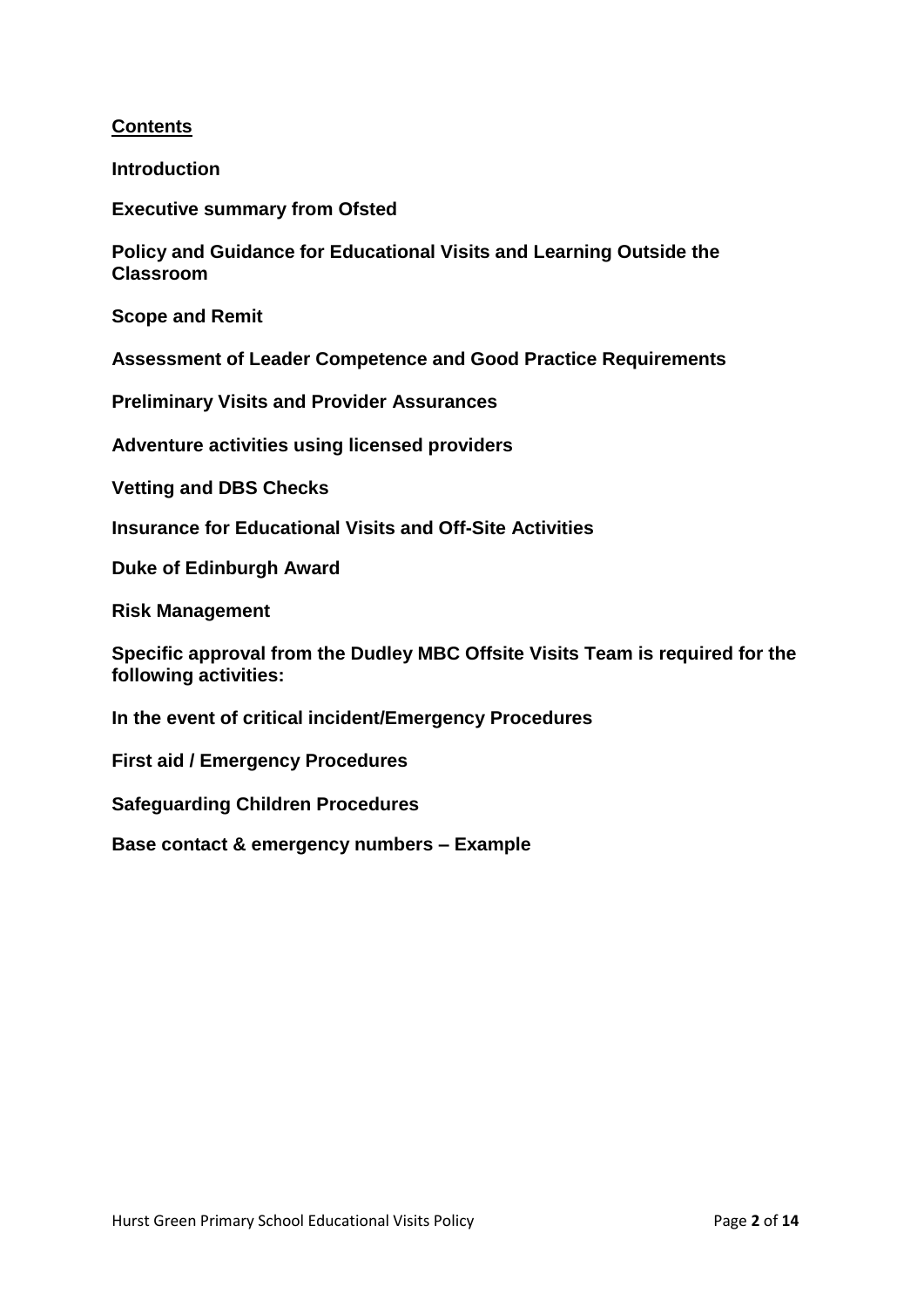#### **Introduction**

Learning outdoors is an important part of every young person's development in the broadest sense. Children and young people may return stimulated, enthused and with much greater knowledge about themselves, their own physical skills and a deeper understanding of the environment they live in.

Underpinning this policy is a comprehensive web based resource system "Evolve" - (EVOLVE *visits* is an essential tool for planning and managing educational visits, onsite activities, after school clubs and sports fixtures). This innovative and market leading system will be continually edited and upgraded thus eliminating the need for printing and bulky documentation.

It is essential that qualified competent staff can lead and undertake these activities and experiences safely carefully weighing up the benefits against the risks.

#### **Executive summary from Ofsted**

Learning inside a classroom is a tried and tested method of organising schooling. However, teachers and learners have always valued the additional opportunities for learning provided by a range of activities conducted outside the classroom. These include day and residential visits, field studies, investigations conducted in the local area, sporting events, and music and drama productions. In organising such activities, schools and colleges have often drawn on the services of a range of providers, including commercially run outdoor education and sport centres, as well as the education departments of museums, art galleries, theatres and concert halls. Recently, the Government has placed increased emphasis on such activities with the publication of the Learning outside the classroom manifesto and the training and guidance associated with it.

#### **Policy and Guidance for Educational Visits and Learning Outside the Classroom**

#### **1. Provision of Employer Guidance**

Hurst Green Primary school under the advice of Dudley MBC has formally adopted **"***Outdoor Education Advisers Panel National Guidance for the Management of Outdoor Learning, Off-site Visits and Learning Outside the Classroom"*. This guidance can be found on the following web site:

#### **https://oeapng.info/guidance-documents/**

#### *Anybody involved in educational visits and learning outside the classroom is strongly advised to read this policy before seeking information from the oeapng website.*

It is a legal expectation that employees **must** work within the requirements of their employer's policy and guidance. Dudley Metropolitan Borough Council employees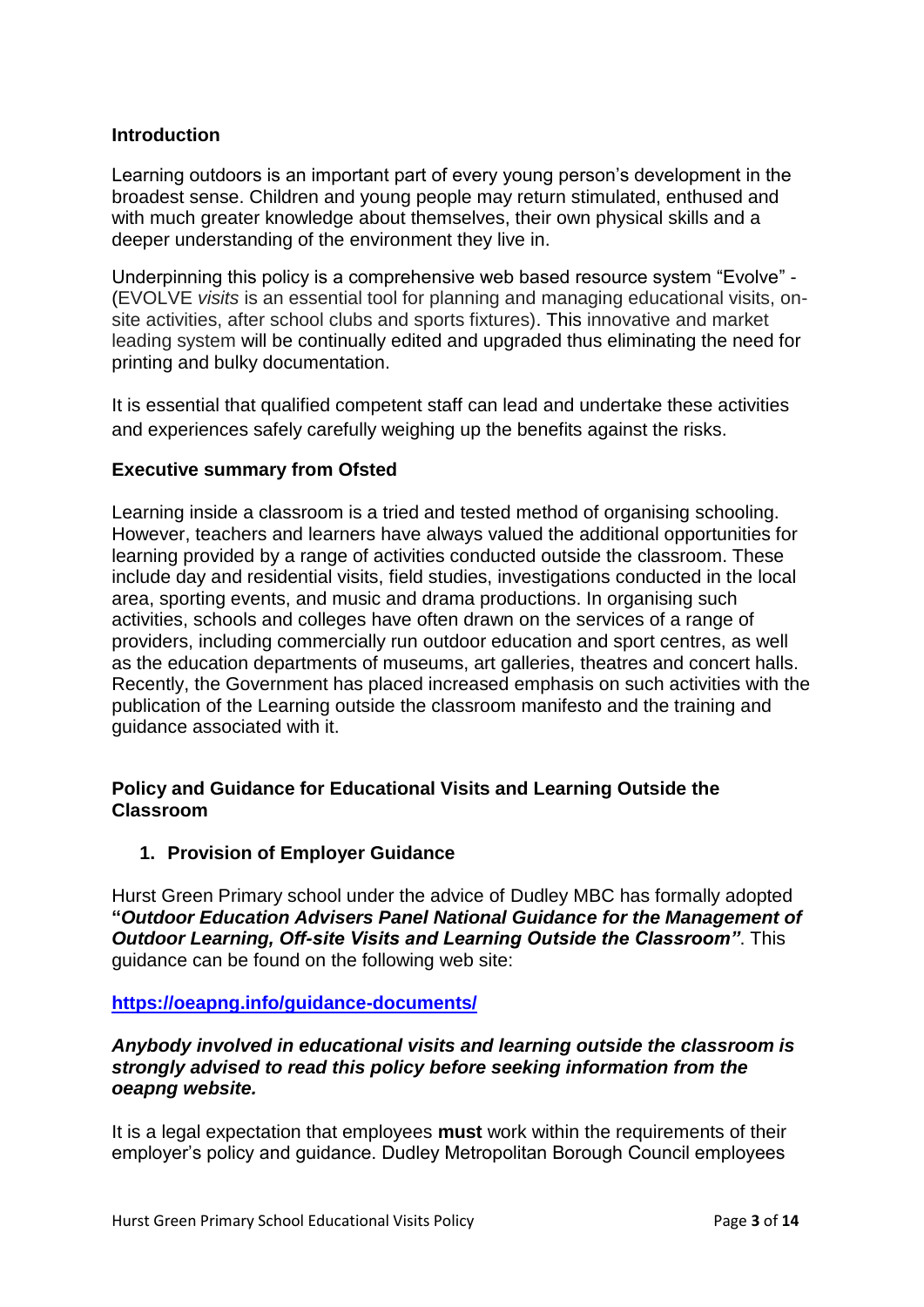must follow the requirements of 'Outdoor Education Advisers Panel National Guidance', as well as the requirements of this document.

#### **Scope and Remit**

The OEAP National Guidance document: 1c **"***Status and Remit* **and Rationale"**  clarifies the range of employees whose work requires them to use the guidance. In summary, it applies to employees whose work involves any one of the following:

- direct supervision of children and young people undertaking experiences beyond the boundary of their normal classroom or environment;
- direct supervision of children and young people undertaking experiences that fall within the remit of learning outside the classroom;
- facilitating experiences for children and young people undertaking experiences beyond the boundary of their normal classroom or environment;
- deploying staff who will supervise or facilitate experiences for children and young people undertaking experiences beyond the boundary of their normal environment;
- this quidance may be applicable for all those supervising vulnerable adults as there is a transfer of good practice for the wider use of educational visits;

This applies regardless of whether or not the activities take place within or outside of normal working hours, including weekends and holiday periods.

For a more expansive explanation of legal expectations, all users of the guidance are strongly recommended to read the OEAP National Guidance document: 3.2a *"Underpinning Legal Framework and Duty of Care"*

#### **Assessment of Leader Competence and Good Practice Requirements**

OEAP National Guidance provides clear advice regarding the assessment of leader competence. It is an expectation of the Council Policy and Guidance that all leaders and their assistants have been classed as competent to undertake the responsibilities of leading the educational visit or learning outside the classroom activity by the senior leadership team / Educational Visits co-ordinator.

#### Refer to OEAP National Guidance document: 3.2d/4.4a *"Assessment of Competence"*

To be deemed competent, a Visit / Activity Leader, or Assistant Leader must be able to demonstrate *the ability to operate to the current standards of recognised good practice for that role*.

All staff and helpers must be competent to carry out their defined roles and responsibilities.

OEAP National Guidance sets a clear standard to which leaders **must** work. Staff participating in educational visits and learning outside the classroom activities must be aware of the extent of their duty of care and should only be given such responsibilities as are in keeping with the above guidance. It is particularly important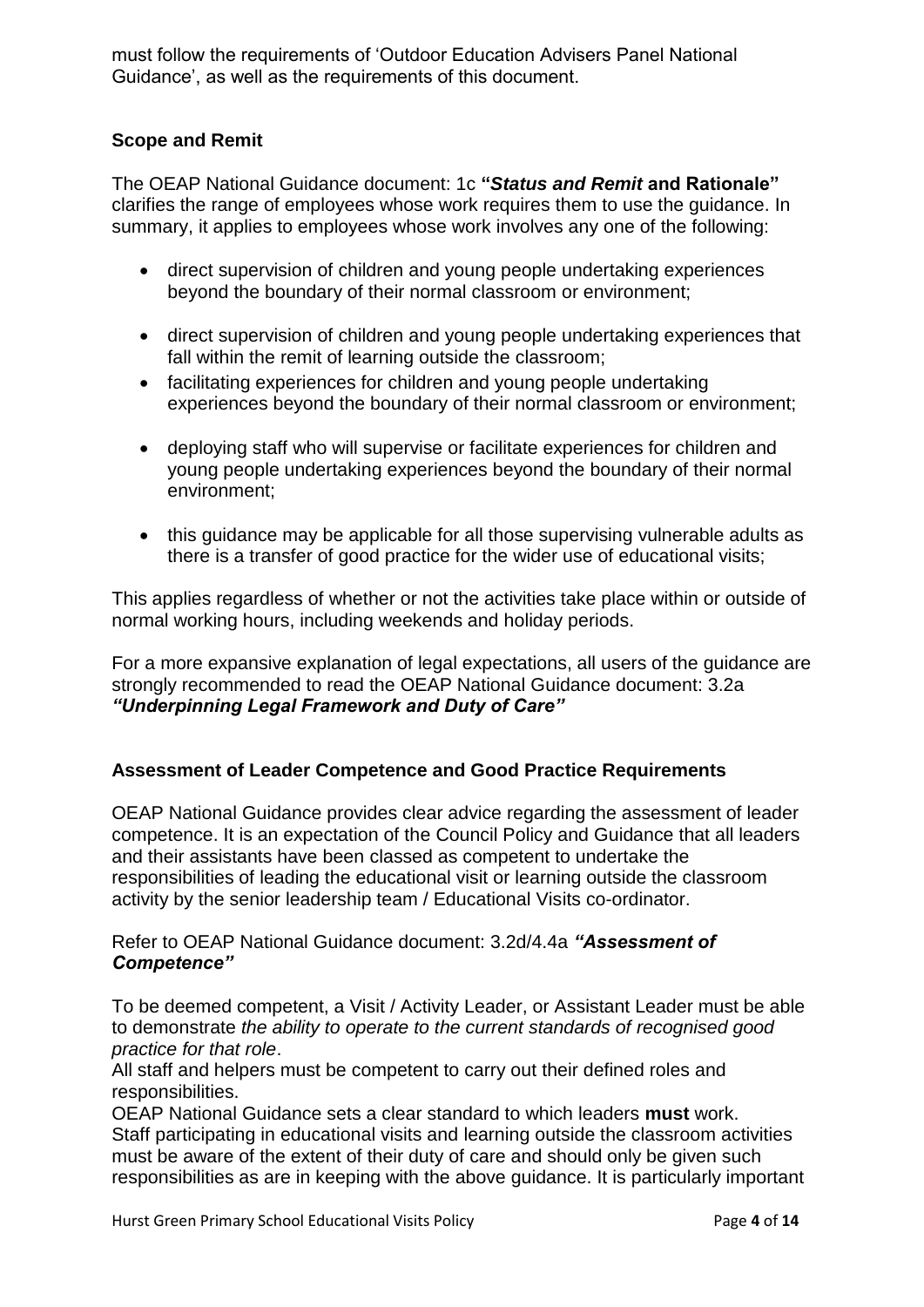that careful consideration of competence issues is applied to both newly qualified and newly appointed staff.

For example- NQTs should not lead a trip if it is their first as a newly qualified teacher.

Where a Volunteer helper is a parent (or otherwise in a close relationship to a young person taking part in the visit), they should be made aware of the potential for their relationship to compromise the Visit Leader's plans for group management. The Visit Leader should directly address this issue as part of the Risk-Benefit assessment.

This being the case, the EVC and head teacher should therefore consider the following when assessing the competence of a member of staff to lead a visit:

- What is the leader's reason for undertaking the visit?
- Is the leader an employee?
- Has the leader a real sense of responsibility, extending beyond the teaching of the subject to concern for the participants well-being?
- Does the leader possess the necessary organising ability?
- Is the leader competent in risk assessment and risk management?
- What experience has the leader of the participants he/she intends to lead?
- What experience has the leader in leading, or assisting in the leading of similar visits or activities?
- What experience has the leader of the environment and geographical area chosen?
- Does the leader possess appropriate qualifications?
- If appropriate, what is the leader's personal level of skill in the activity, and fitness level?
- All supervisory staff must remain vigilant and carry out ongoing dynamic risk assessment throughout the duration of every trip.
- Plan B if your first option isn't available, you must always have an appropriate second option available.

. Refer to OEAP National Guidance document: 4.3a *"Good Practice Basics"* 

#### **Preliminary Visits and Provider Assurances**

All educational visits and learning outside the classroom activities should be thoroughly researched to establish the suitability of the venue and to check that facilities and third party provision will meet group needs and expectations. Such information gathering is essential in assessing the requirements for effective supervision of young people. It is a vital dimension of risk management.

For any new educational visit, a preliminary visit is essential. Wherever reasonably practicable, it is good practice to carry out a preliminary visit on sites that have already been visited.

#### **Adventure activities using licensed providers**

For further information, all users of the guidance are recommended to read the OEAP NG document:

*"Adventurous Activities".*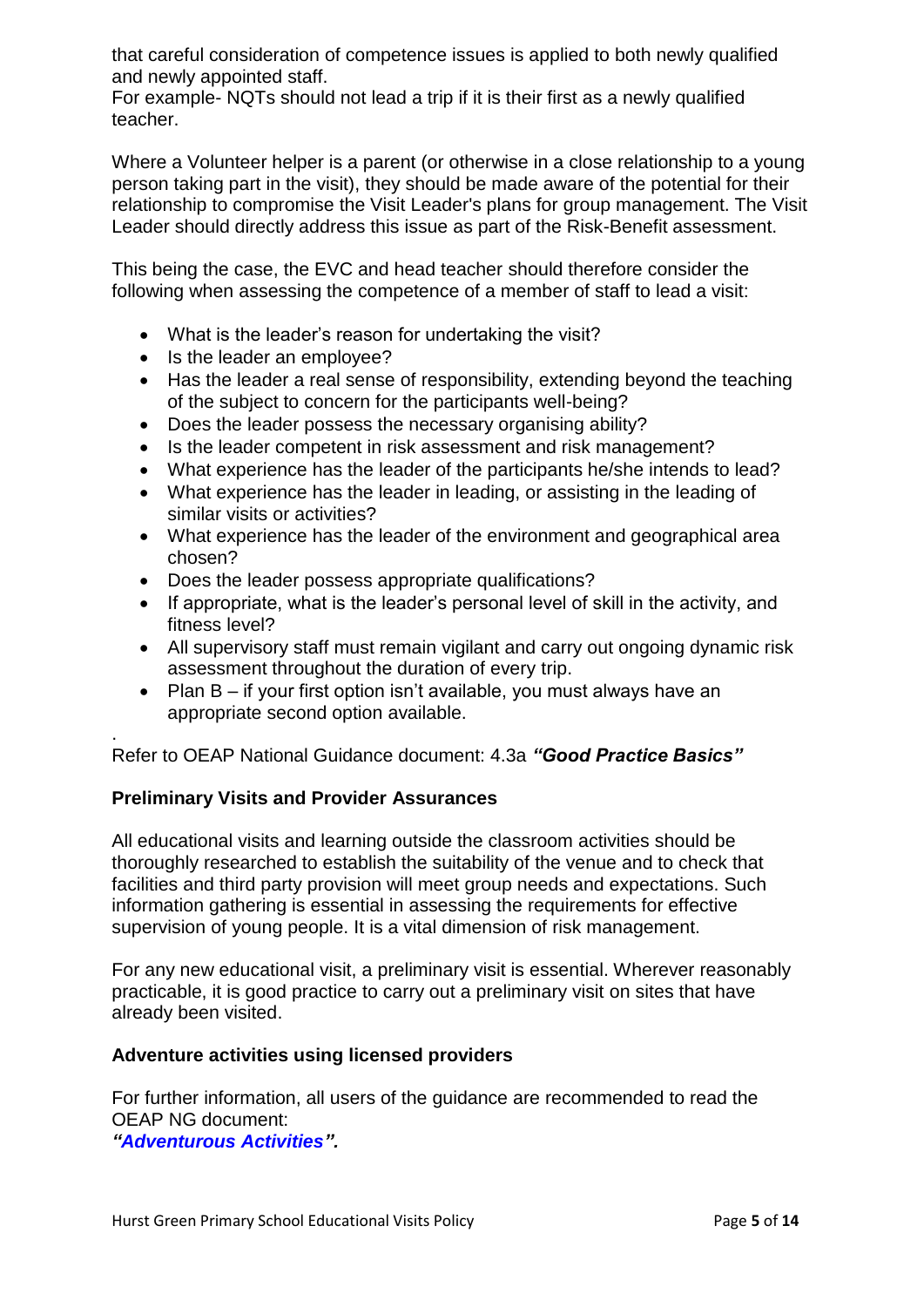**Holding a licence means that a provider has been inspected and the licensing authority are satisfied that appropriate safety measures are in place for the provision of the specified licensed adventure activities. Other elements of the provision – such as catering and accommodation are not covered by the licensing scheme. These should be checked separately by the Visit Leader.**

#### **Adventure activities using non-licensed providers**

• Risks have been assessed and that the provider's staff that are competent to instruct and lead young people of the group's age range on the activity. Competence could be demonstrated by holding the relevant NGB (National Governing Bodies) award where it exists or through successful participation in an NGB approved inhouse scheme.

• The equipment is appropriate and that its safe condition is checked before each use.

• Operating procedures conform to the guidelines of the National Governing Body for the activity where this is appropriate.

• Clear management of safety systems is in place.

• There is appropriate provision for first aid.

• There are emergency procedures (including arrangements for informing next of kin and for alerting the Visit Leader), that the provider's staff are competent in the procedures and will hold emergency phone numbers and addresses of the group members, and that the group will have a fire drill as soon as possible on arrival at the provider's base.

The Visit Leader may wish to ask the provider for names of other schools/centres who have recently used its facilities.

#### **Other issues to consider with all adventure activity providers**

The Visit Leader should check and agree the provider's arrangements for supervision and recreation during the evenings and between adventure activities. The Visit Leader should also provide any relevant information for the provider such as the group's age range, competence etc.

The Visit Leader and staff retain ultimate responsibility for young people at all times during adventure activities, even when the group is under instruction by a member of the provider's staff. The provider is responsible for the safe running of an activity. Clear handover and hardback procedures should be in place. Everyone, including the young people, must have an understanding of the roles and responsibilities of the school/centre staff and the provider's staff.

The Visit Leader and other staff should have sufficient information on what the activity involves before it takes place. They should approach the instructor at an appropriate safe interval if they are concerned that the young people may be at unnecessary risk. Assurances may be sought that the provider has:

• Checked the suitability of the staff, including temporary workers, to work with young people.

- Clearly defined the roles and responsibilities of its staff.
- Made appropriate security arrangements.
- Obtained appropriate public liability insurance.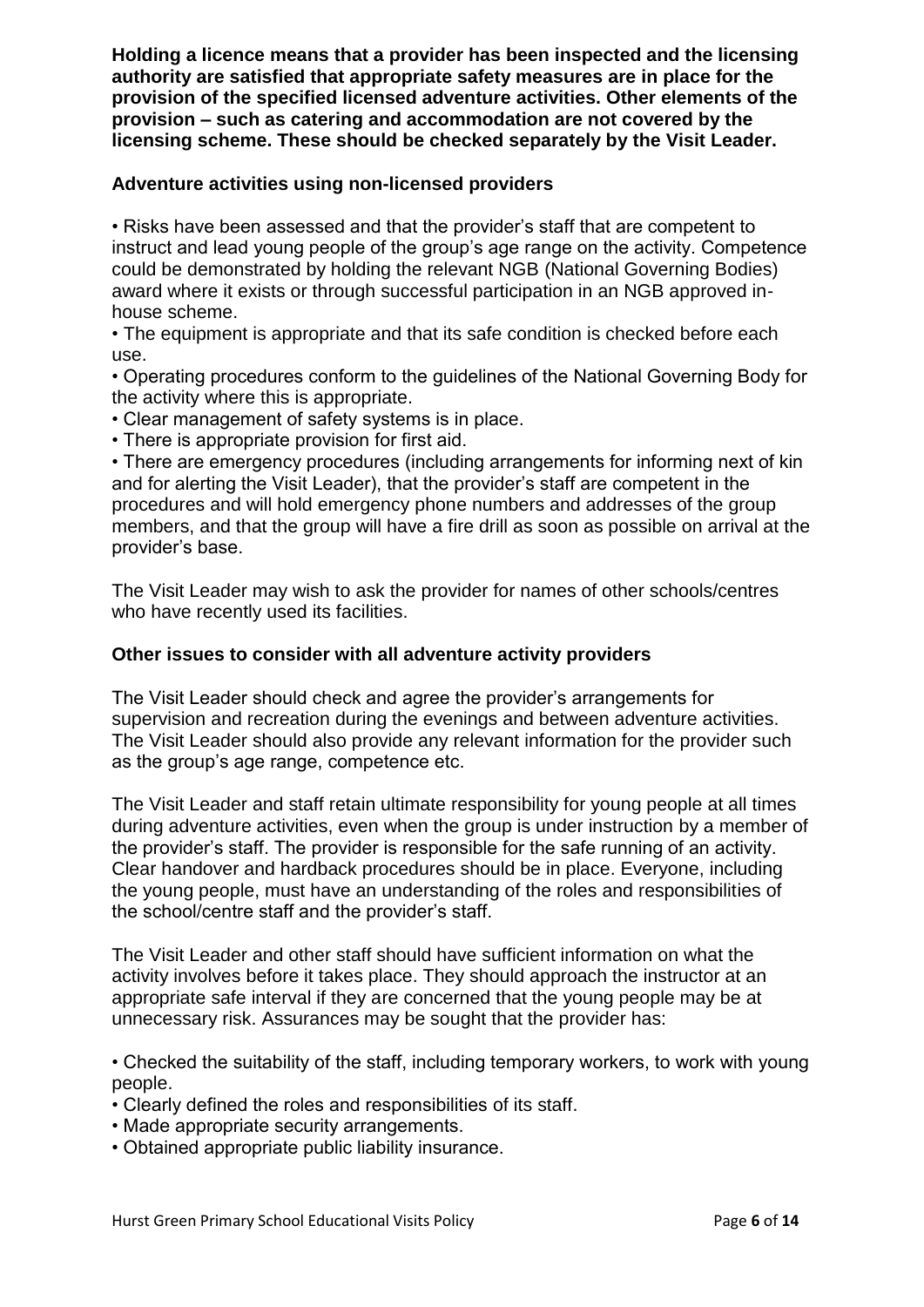#### **Vetting and DBS Checks**

Refer to Dudley MBC policy and OEAP National Guidance document: 3.2g *"Vetting Disclosure and Barring Service*

#### **Volunteers in the Council / Schools**

The advice states those who work *frequently* or *intensively* with, or have *regular access to* young people or vulnerable adults, must undergo an enhanced DBS check as part of their recruitment process.

For the purposes of this guidance:

- *frequently* is defined as "once a week or more";
- *intensively* is defined as 4 days or more in a month or overnight.

However, it must be clearly understood that a DBS check (or other vetting procedure) in itself, is no guarantee as to the suitability of an adult to work with any given group of young or vulnerable people. The placement of an adult within a situation of professional trust (where young people could be vulnerable to physical or mental exploitation or grooming) should always be on the understanding that an overview based on a common sense risk-benefit assessment process has been considered Where a Volunteer Helper is a parent (or otherwise in a close relationship to a young person taking part in the visit) they should be made aware of the potential for their relationship to compromise the Visit Leader's plans for group management. The Visit Leader should directly address this issue as part of the Risk-Benefit assessment

#### **Insurance for Educational Visits and Off-Site Activities.**

The school office and leader will ensure that the correct amount of insurance is put in place for all of site visits.

#### **Risk Management**

The employer has a legal duty to ensure that risks are managed - requiring them to be reduced to an "acceptable" or "tolerable" level. This requires that suitable and sufficient risk management systems are in place, requiring the employer to provide such support, training and resources to its employees as is necessary to implement this policy.

The risk management of an activity should be informed by the benefits to be gained from participating. The Council strongly recommends a "Risk-Benefit Assessment" approach, whereby the starting point for any risk assessment should be a consideration of the targeted benefits and learning outcomes. HSE (health and safety executive) endorse this approach through their *"Principles of Sensible Risk Management"* and advocate that it is important that young people are exposed to well-managed risks so that they learn how to manage risk for themselves.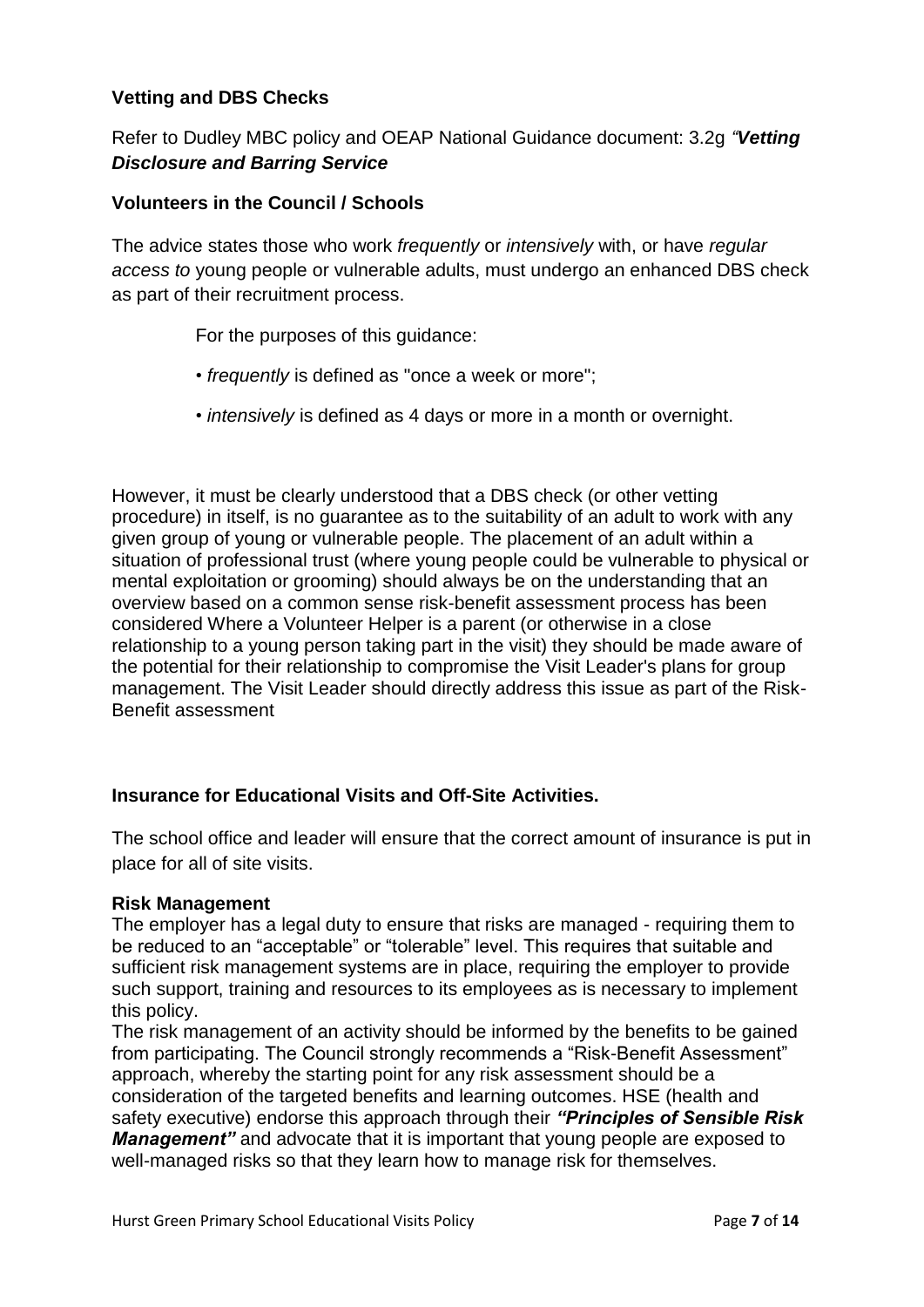There is a requirement for the risk assessment process to be recorded and for suitable and sufficient control measures to be identified for any significant risks i.e. those that may cause serious harm to individuals. EVC Training ensures that establishments are supplied with electronic generic risk-benefit assessments for educational visits and learning outside the classroom.

Hurst Green have adopted and adapted these materials to ease the burden of bureaucracy that might otherwise discourage leaders from making full use of learning outside the classroom learning opportunities.

Refer to OEAP National Guidance document: 4.3c *"Risk Management*

Here at Hurst Green, all offsite visits which are not covered by the councils VJE form will require staff to complete a clear and concise risk assessment via Evolve. However, there is no legal or **Dudley MBC** requirement to produce a risk assessment in a particular format; but there is a requirement for the process to be recorded and for suitable and sufficient control measures to be identified for any significant risks i.e. those that may cause serious harm to an individual, or harm several people.

#### **Specific approval from the Dudley MBC Offsite Visits Team is required for the following activities:**

- Residential visits
- Overseas visits (including expeditions)
- Adventurous activities (see definition below)
- Beach trips activity/trips in close proximity to open water
- Other visits where the level of risk is similar to the visits listed above.

For any other trip, the assessment process is structured clearly: the form will be processed by the Visit leader, assessed by the Education visits coordinator (A. South) and approved by the head teacher (V. Kelly).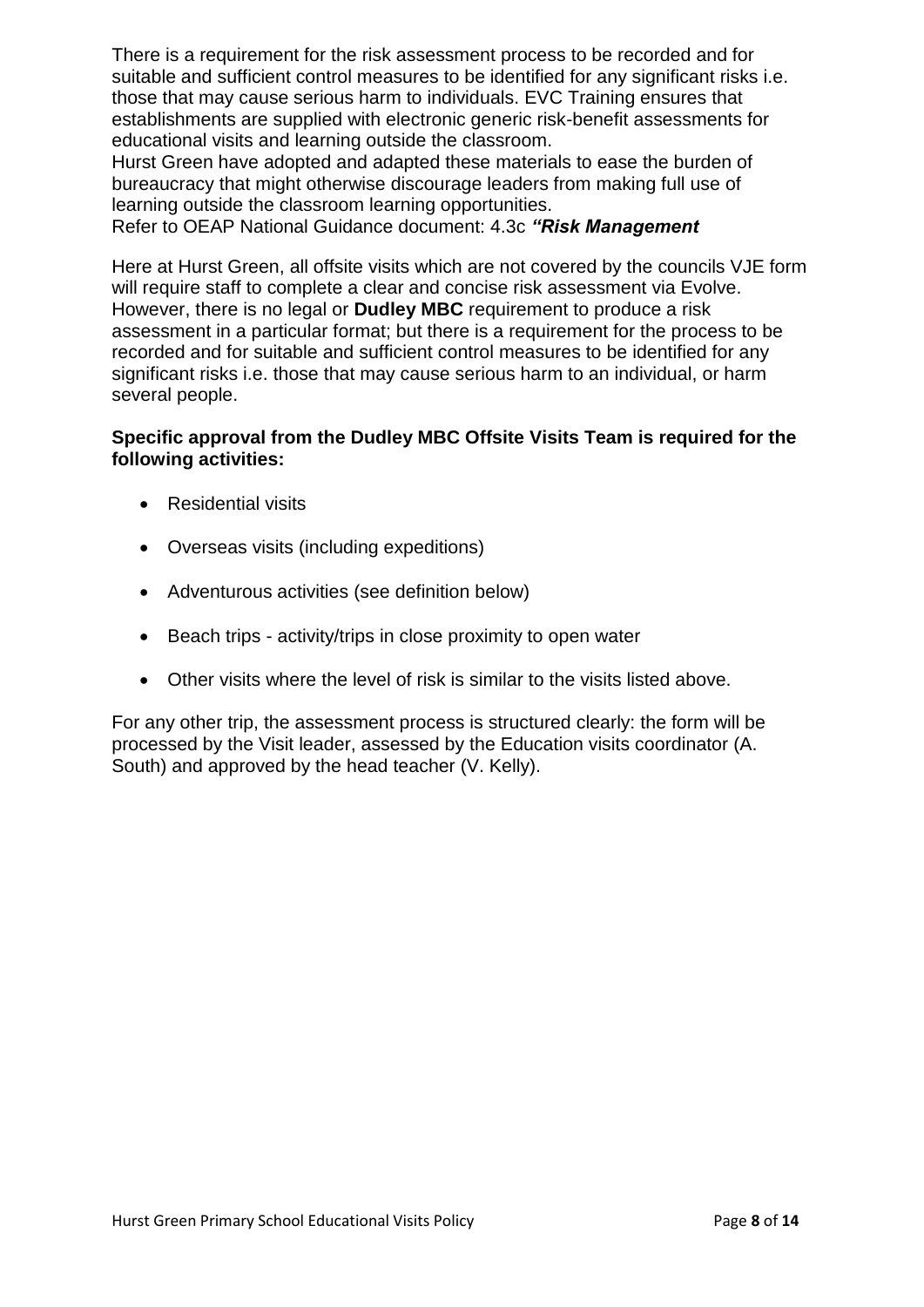The following visits are regarded as adventurous and therefore do require **Dudley MBC Offsite Visits Team** approval. These activities must be supervised by a member of staff who has previous relevant experience and/or who has been assessed.

#### **Please contact the Dudley MBC Offsite Visits Team if you are unsure if this definition applies.**

- Swimming (all forms except publicly life quarded pools)
- Camping
- Canoeing / kayaking / rafting / improvised rafting
- All other forms of boating
- Rock climbing(outdoor) and related mountaineering activities River/gorge walking or scrambling
- Underground exploration
- Off-site mountain biking and lowland trail riding
- Road cycling (except as part of a 'Bikeability', cycling proficiency or similar programme)
- Horse riding
- Quad bikes, off-road buggies
- High level ropes courses
- 'Extreme' sports
- Water based activities
- Any other activities involving skills inherent in any of the above or that may contain a similar level of risk to participants or staff.
- Beach activity/trips in close proximity to open water
- $\bullet$  Ice rink skating
- Orienteering
- All activities in 'open country' any activity (hill walking, mountaineering, fieldwork, biking etc.) on moorland (open uncultivated land) at any height or mountainous ground over 600 metres above sea level **or** at any height where it would take 30 minutes to reach an accessible road or refuge.

#### **Approval for the above will only be given online via EVOLVE.**

**Once a trip has been approved by the EVC and head, all staff who are taking part on the trip -including volunteers- must sign the school pro forma to confirm they have read the risk assessment and are happy with its contents.**

#### **Residential Trips**

There must be a EVC present on any visit that involves children staying away from home for one night or more. The only current trained EVC is Mr A. South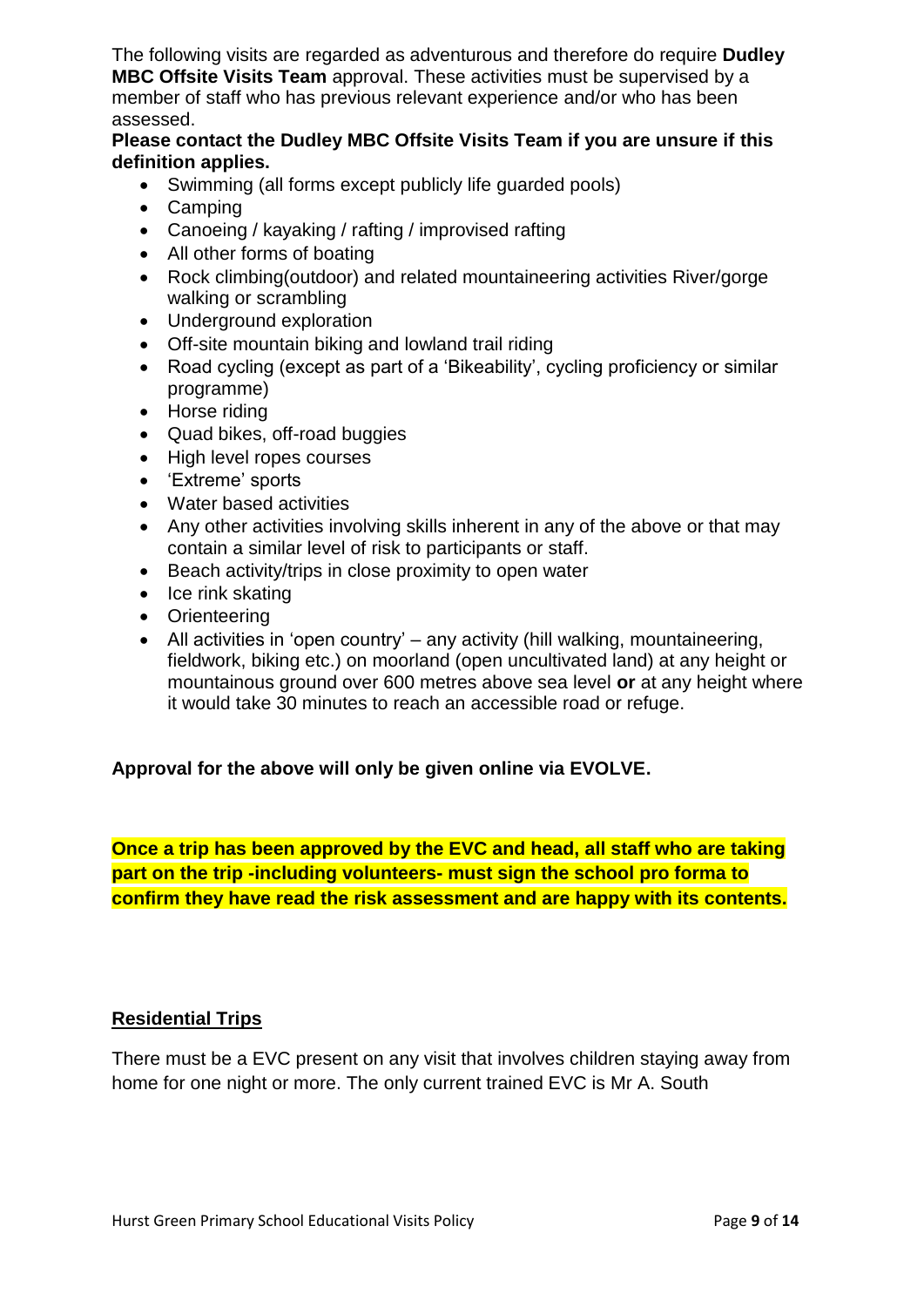The following visits are not regarded as adventurous and therefore do not require **Dudley MBC Offsite Visits Team** approval. These activities must however be supervised by a member of staff who has previous relevant experience and/or who has been assessed by the EVC or head teacher/ service manager as competent to supervise the activity:

- Walking in parks or non-remote country paths
- Field studies (unless in the environments defined as adventurous)
- Swimming in publicly life guarded pools
- Theme parks (e.g. Alton Towers, Adventure Valley etc.)
- Tourist attractions
- Pedal go-carts
- Motorised go-karts at commercial venues
- Paint balling and 'Laser Quest' type activities
- Archery clubs
- Indoor rock climbing/bouldering provided by a leisure centre or similar commercial venue
- Farm visits
- Local traffic surveys
- Museums, libraries etc.
- Physical education and sports fixtures
- Water margin activities such as walking along a riverbank or stream, collecting samples from streams & ponds, or paddling in gentle shallow (up to the knees) water. If the activity exceeds this definition the activity is water based and therefore adventurous.

#### **In the event of critical incident/Emergency Procedures**

A critical incident is an incident where any member of a group undertaking an educational visit or learning outside the classroom activity has either:

- suffered a life threatening injury or fatality;
- is at serious risk;
- or has gone missing for a significant and unacceptable period.

Schools must have emergency planning procedures in place in the event of a critical incident. Every visit leader and assistant leader must be familiar with emergency planning procedures and reporting mechanism. This forms part of the training delivered to EVCs.

Relevant emergency contact telephone numbers should be carried by leaders at all times during an offsite educational visit but should only be used in the case of a genuine emergency. Under no circumstances should these telephone numbers be given to young people or to their parents or carers.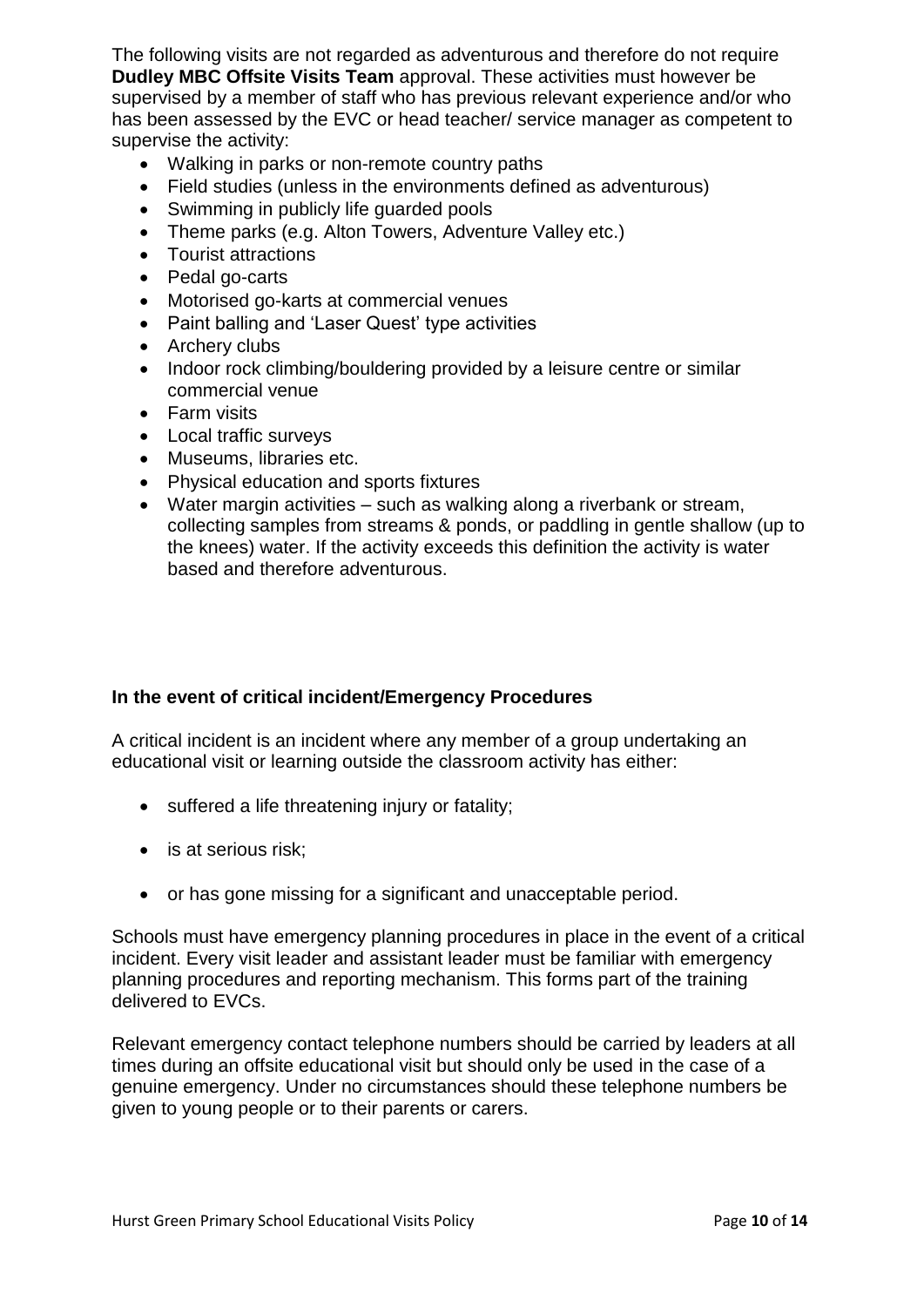#### **First aid / Emergency Procedures**

All schools and services should consider the need for robust emergency arrangements as part of visit planning and risk assessment process.

#### **Safeguarding Children Procedures**

The Procedures apply to all children and young people aged 0 to 18 years.

They are addressed to all organisations, agencies and individuals who work with children and young people in Dudley, including those whose work with adults brings them into contact with children and young people.

**All organisations, agencies and individuals who work with children and young people in Dudley, including those whose work with adults brings them into contact with children and young people should understand these thresholds.**

#### **Critical incidents**

A critical incident is an incident where any member of a group undertaking an off-site activity has:

• either suffered a life threatening injury or fatality;

- is at serious risk;
- or has gone missing for a significant and unacceptable period.

Planning and preparation of the Council's response to a major incident, focussing on mitigating the impact of any emergency which may arise within the locality.

The team facilitates the planning and preparation of the Council's response to a major incident, focussing on mitigating the impact of any emergency which may arise within the locality.

It co-ordinates the response and activities of the Council by those directorates that may have a role to play in responding to the particular emergency. This may include the implementation of special arrangements by one or more of the emergency services, and/or the National Health Service. It includes major transport accidents, severe weather conditions, industrial accidents, fire, epidemics or terrorist activities.

The concept utilised is that termed Integrated Emergency Management and this involves working with the emergency services, utilities and voluntary agencies to ensure that together with the Council's own directorates, all concerned work together with the common goal of returning the community to normality as soon as reasonably possible.

The service also oversees the council's Business Continuity Planning. It is the responsibility of Directorates and Service Areas to identify critical services and construct plans to ensure the continuation of those services during times of disruption from both inside and outside influences.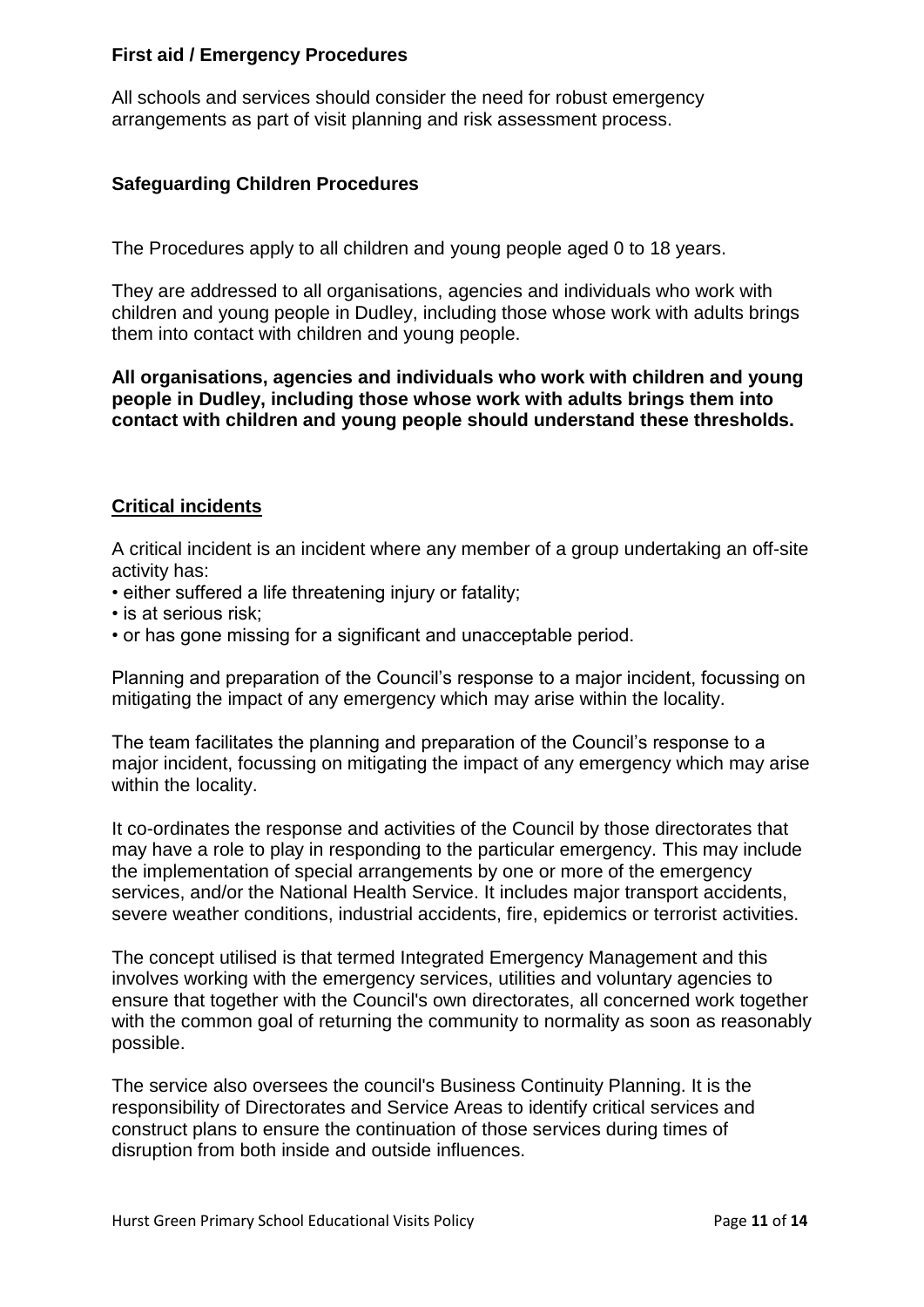For more information on Emergency Planning call 01384 811552

This numbers should be carried by leaders at all times during an off-site activity but should only be used in the case of a genuine emergency. Under no circumstances should these numbers be given to young people or to their parents or guardians.

#### **Inclusion**

Every effort should be made to ensure that educational visits and learning outside the classroom. Activities are accessible to all, irrespective of special educational or medical needs, disability, ethnic origin, genre, sexuality or religion. If a visit needs to cater for children with special educational needs, every reasonable effort should be made to find a venue that is both suitable and accessible and that enables the whole group to participate and be involved.

#### **Exclusion on the grounds of behaviour**

It may be reasonable to exclude a young person where their behaviour presents a significant, unmanageable and unacceptable risk to the health, safety and welfare of either themselves, or other members of the group, or the leaders. The Equality Act protects people from discrimination and harassment based on the 'protected characteristics'. Where a young person has a behaviour difficulty that is not associated with a protected characteristic then it is unlikely that the Equality Act applies. When a young person is excluded on these grounds, you should consider providing alternative ways of achieving the same learning outcomes. Where there is some doubt about including or excluding a young person on the grounds of their behaviour, the following points should be considered:

- Identifying the issue at the earliest stage of planning.
- Involving all interested parties.

• Establishing a behaviour management plan with agreed action points that may enable inclusion on the visit.

• Establishing behaviour targets and timescales to be met to allow inclusion, or trigger a decision to exclude.

• Providing an additional adult, such as a parent or support worker, with a specific brief to manage behaviour issues.

- Ensuring that what is expected of staff is reasonable and within their competence.
- Recording this process.

#### **Event Specific Notes (ESN) Module on Evolve**

Staff will use the following headings when assessing risks for their venue and group:

#### **Purpose**

#### **Venues/External Providers**

Hurst Green Primary School Educational Visits Policy **Page 12 of 14** Page 12 of 14